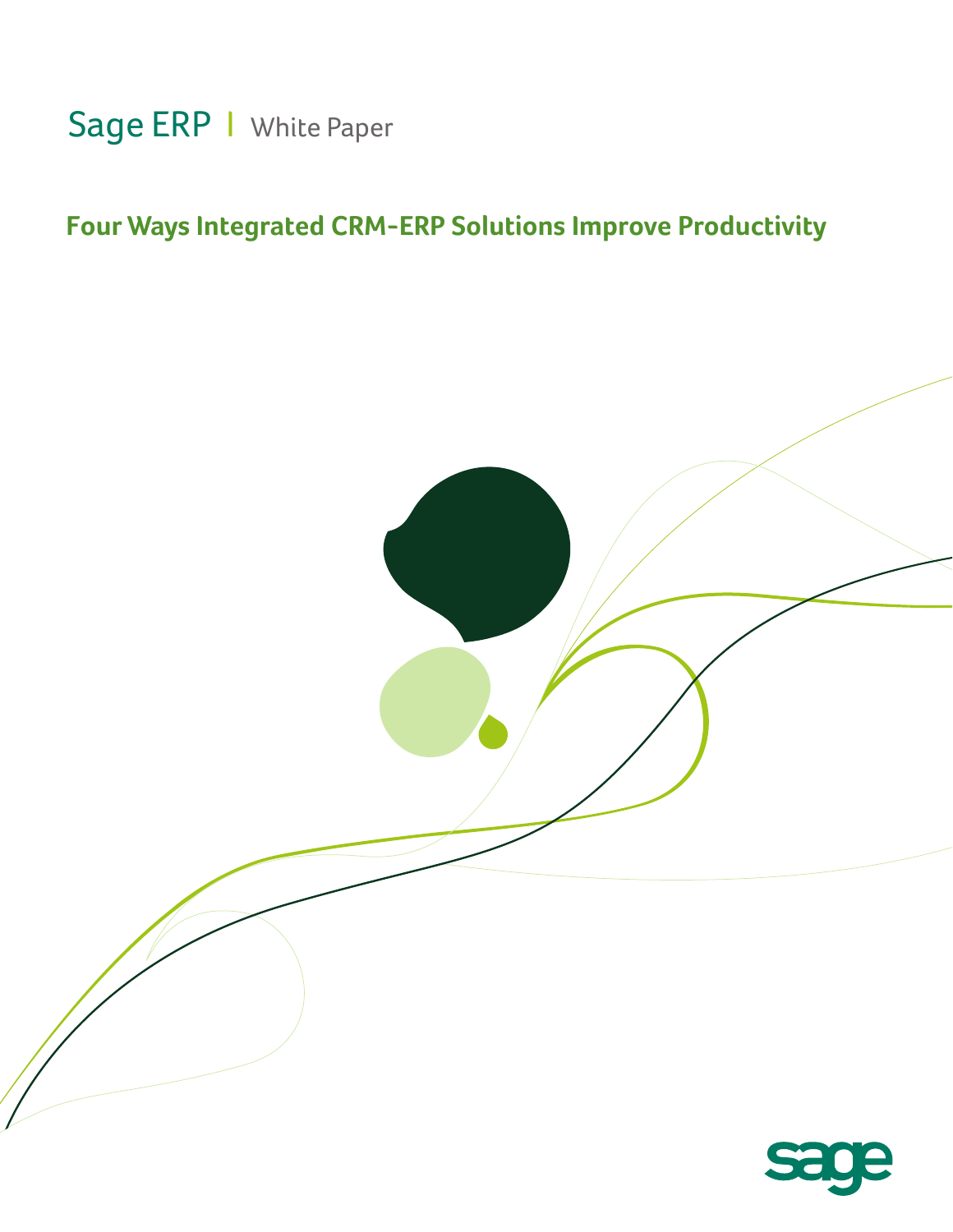# Table of Contents Sage ERP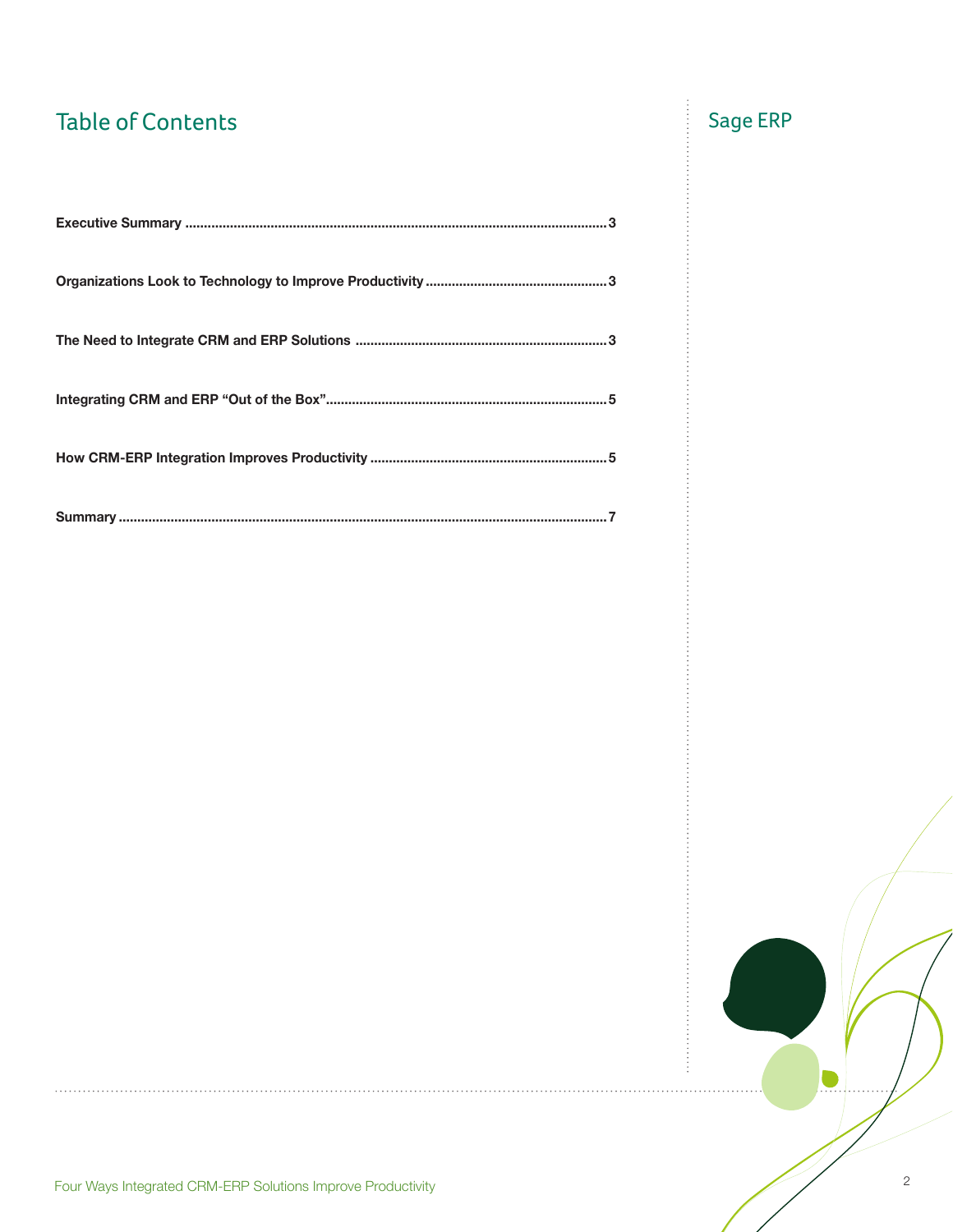## Executive Summary **Executive Summary** Sage ERP

While the economy is once again growing, uncertainty remains. As a result, even as organizations make investments to grow their business, they continue to look for ways to squeeze greater efficiency from their operations while minimizing costs. They recognize that technology plays a huge role in these efforts and are ramping up their IT investments.

One important area where organizations can use technology to improve productivity is by integrating the applications they use in their front-office and back-office operations. Such integration allows organizations to access accurate and comprehensive information that delivers a full customer view from all areas of the organization. It also allows organizations to automate "straight-through" end-to-end business processes, such as the quote-to-cash cycle.

This white paper describes why CRM-ERP integration is necessary and how it drives improved productivity by:

- Reducing duplication of data-entry tasks.
- Empowering employees with the right information at the right time.
- Streamlining business processes through automated workflow.
- Improving organizational task management.

## Organizations Look to Technology to Improve Productivity

With the economy growing fitfully, organizations are looking to expand their top-line revenues while optimizing their operations to enhance efficiency and improve cost management. Organizations realize that technology and timely information are critical to achieving these business objectives, according to research from IBM.<sup>1</sup> CIO Magazine<sup>2</sup> concurs, reporting that after two years of IT spending cutbacks due to the Great Recession, organizations are once again investing in technology. These organizations are increasingly using technology to automate and bring complete information to every business process—from marketing and sales lead management to order fulfillment and collections. This automation allows organizations to standardize processes and make information visible throughout their operations.

In 2011, the most commonly cited business goals for companies investing in IT projects, according to the same CIO study, $3$  are to improve staff productivity, make business processes more efficient, and promote innovation. CIO reports that 67 percent of CIOs say that improving workforce productivity will be a top business accomplishment. While enabling employees to be more productive has topped IT leaders' lists of expected accomplishments for the third year running, even more CIOs cite its importance today. In 2010, 63 percent of CIOs saw end-user productivity as a key contribution, and in 2009 that number was 49 percent.

## The Need to Integrate CRM and ERP Solutions

One important area where organizations can use technology to improve productivity is by removing data silos and integrating Customer Relationship Management (CRM) with their Enterprise Resource Planning (ERP) solution. Many small-to-midsized organizations use CRM and ERP solutions to automate and improve the management of their operations. CRM is a front-office system that centralizes all information about external marketing, manages the sales pipeline, automates customer service, tracks information about customers, as well as creates dashboards and reports on this data. ERP systems automate and manage back-office business activities, such as accounting, purchasing, collections, human resources, payroll, manufacturing, distribution, and more.

### Benefits of CRM

With CRM, businesses are able to collect and analyze customer information and then use that data to meet—even exceed expectations.

CRM helps businesses:

- Increase productivity.
- Empower employees with the right information at the right time.
- Streamline business processes through automated workflow.
- Bridge information gaps between departments.
- Tie ERP information with CRM so customer-facing employees have a complete view of customers.

1 "The New Voice of the CIO: Insights from the Global Chief Information Officer Study" by IBM, October 2009. <sup>2#</sup>2011 State of the CIO: IT Departments are Fueling Company Growth through Strategic Technology Investments" By Kim S. Nash, CIP, January 1, 2011. 3 "2011 State of the CIO: IT Departments are Fueling Company Growth through Strategic Technology Investments" By Kim S. Nash, CIP, January 1, 2011.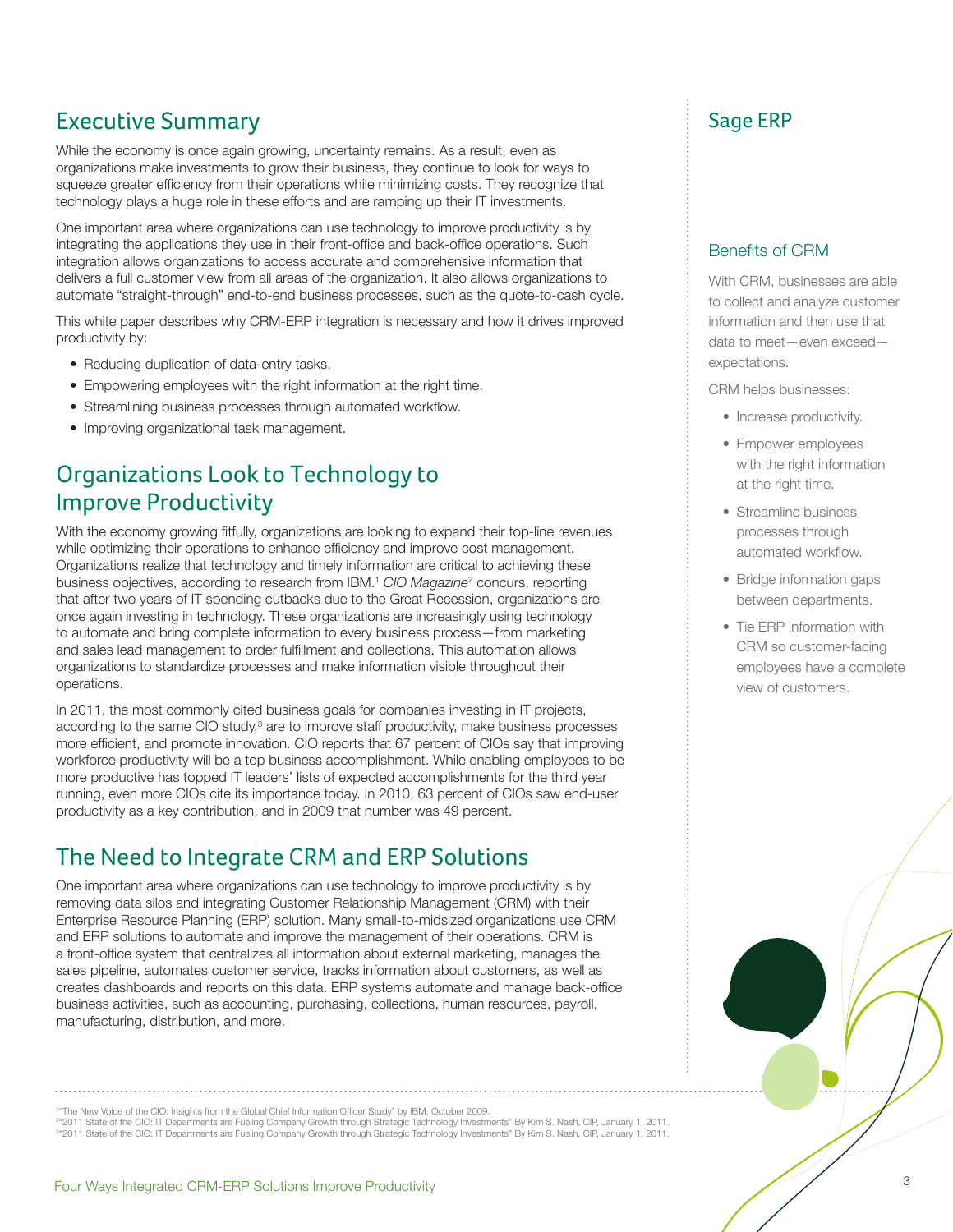Traditionally, it has been difficult to integrate CRM and ERP systems because of the vastly<br>different architectures and the lack of standards for exchanging data between the systems. Older, point-to-point integration methods can be costly, complex, and risky. Even when a company does integrate these systems, future CRM or ERP upgrades can easily render the integration inoperable. As a result, many companies operate CRM and ERP as standalone systems.

- Inability to track customer interactions—because information is stored in two systems, no one single point of reference or single version of the truth exists for information about customers' interactions with the organization. This increases the likelihood of errors that can be time consuming to correct; for example, when entering a customer order, the sales representative using a standalone CRM system won't have access to customer credit information and will be unaware of any credit holds. The sales representative may, therefore, spend time taking the order only to have to cancel it once the accounting department discovers the credit hold. The end result is lower productivity for both the sales and accounting departments.
- No single point of customer information—employees who want access to complete information about the customer's interactions with the company must turn to two entirely different systems—the CRM system and the ERP system—to answer customer questions about, for example, order status or to access a customer's credit history. Employees must spend time learning two systems and then take extra time to toggle between them. The organization must also purchase licenses for two solutions for these users, rather than a single license for a system that enables users to access data from the other system. Purchasing additional licenses increases total cost of ownership. If end users don't use both systems themselves, they must telephone or email someone from a different department and ask them to look up the necessary information, which lowers productivity in that department.
- No centralized data warehouse—when different departments use different IT systems that don't share a single, centralized data warehouse to store information, information must be manually reentered into each system, resulting in wasted time and potential rekeying errors. Alternatively, organizations must set up a separate "data mart" to take data from the different systems in use and "normalize" that data so that it appears in a common format.
- No control over forecasting and sales reporting—because no one version of the truth exists, it's difficult to pull together information from across the organization to use in forecasting and to create sales reports. Employees spend nonproductive time manually looking for information in different systems and reconciling the data.
- Inability to target customers effectively—target marketing is generally recognized as a way to reach the right customers with the right offers, often for purposes of up-selling and cross-selling, in a highly efficient manner. In order to perform target marketing, organizations need information about their customers, the products they've purchased in the past, the amounts they've spent, and so on. When information is spread across different applications, organizations are either unable to perform target marketing at all or must use time-consuming manual processes to obtain the necessary information.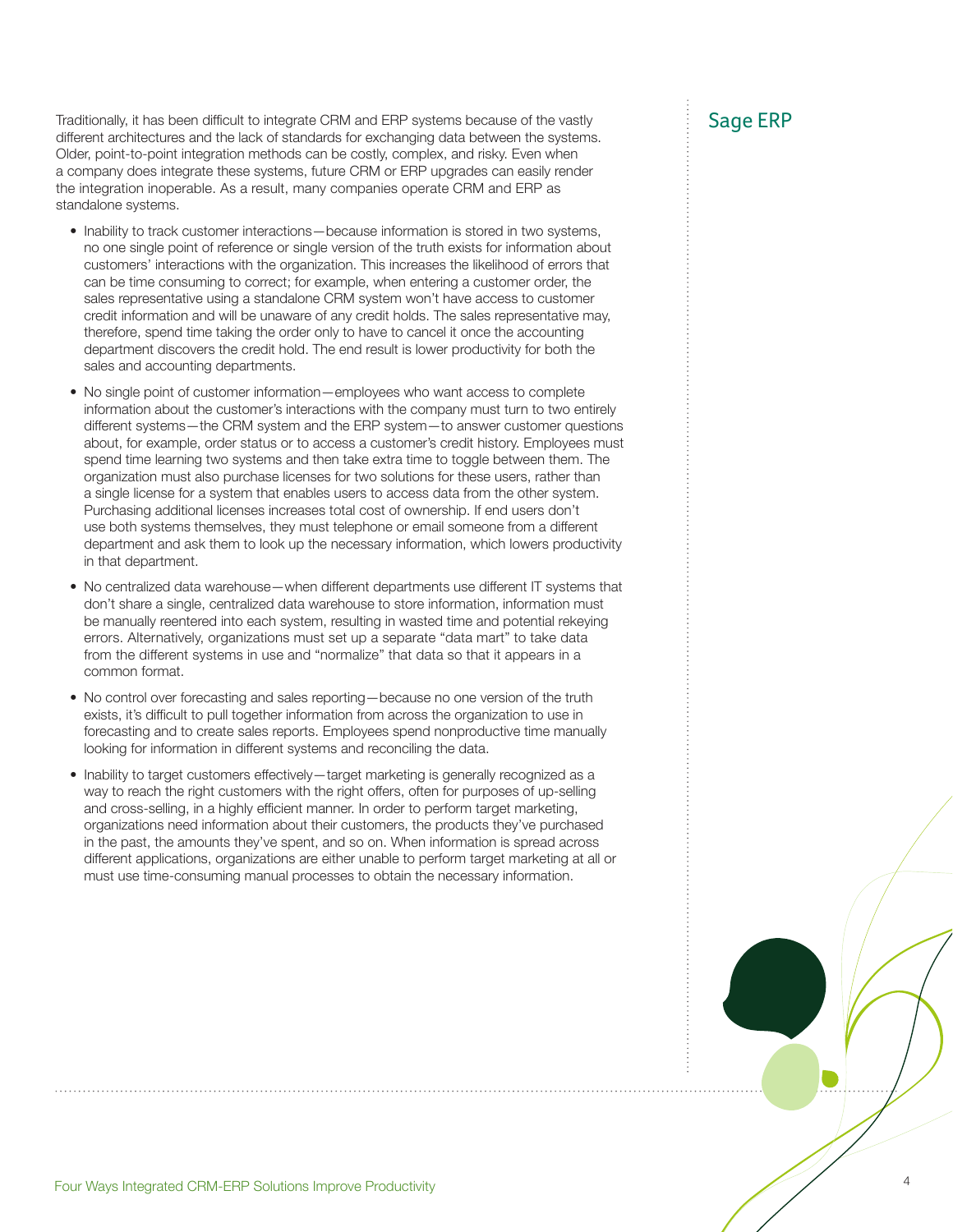## Integrating CRM and ERP "Out of the Box" Sage ERP

Solutions are now available that integrate CRM and ERP systems out of the box. These integrated solutions eliminate the need to perform complex, time-consuming and costly pointto-point integrations—and the challenges of upgrading systems integrated in this manner.

Using integrated CRM-ERP solutions, organizations gain access to comprehensive and consistent data about customers from throughout the organization using their accustomed application. This integrated information enables users to view combined financial and nonfinancial information about customers from within the CRM application, regardless of where the data is generated or stored.

These combined solutions also bring together previously disconnected business processes by automating complex, multistage processes in an end-to-end manner. In other words, these integrated systems provide "straight through" processing. They employ workflow management and can automatically trigger the appropriate downstream business process, passing data seamlessly from one application to the next without manual intervention. For example, integrated solutions can tie together the quote-to-order and order-to-cash processes into a comprehensive quote-to-cash process that eliminates the need to rekey information. The next sections describe exactly how these integrated systems and processes improve productivity throughout the organization.

## How CRM-ERP Integration Improves Productivity

Integrating ERP and CRM solutions out of the box improves productivity by reducing duplication of data entry tasks, empowering employees with the right information at the right time, streamlining business processes through automated workflow, and improving organizational task management.

### Reduce Duplication of Data Entry Tasks

Without an integrated system that shares data across the enterprise, significant rekeying of information is necessary into both the CRM and ERP systems for a number of business processes. For example, sales will take an order, enter it into the CRM, and also email the order to someone, who will then rekey it into a back-office system, where the order is processed and shipped.

An integrated CRM-ERP system drastically reduces the duplication of data entry tasks. For instance, with an integrated CRM-ERP system, quotes and orders can all be created in a single system along with financials for one integrated quote-to-cash function. Information is captured once at the source and then automatically propagated to all relevant fields throughout the CRM and ERP environments without the need for rekeying and revalidation as it passes from one system to the next.

Not only does reducing duplication improve productivity, it also eliminates errors, conflicting data, and administrative costs. In addition, entering data once means that the most accurate and up-to-date customer information is available to front-office and back-office employees at the same time—this improves productivity by reducing the need to redo work due to erroneous information. As an illustration, if a salesperson entered price information into an order in error because he did not have access to the latest pricing information from the ERP, he would have to redo the order—an integrated system eliminates this type of error.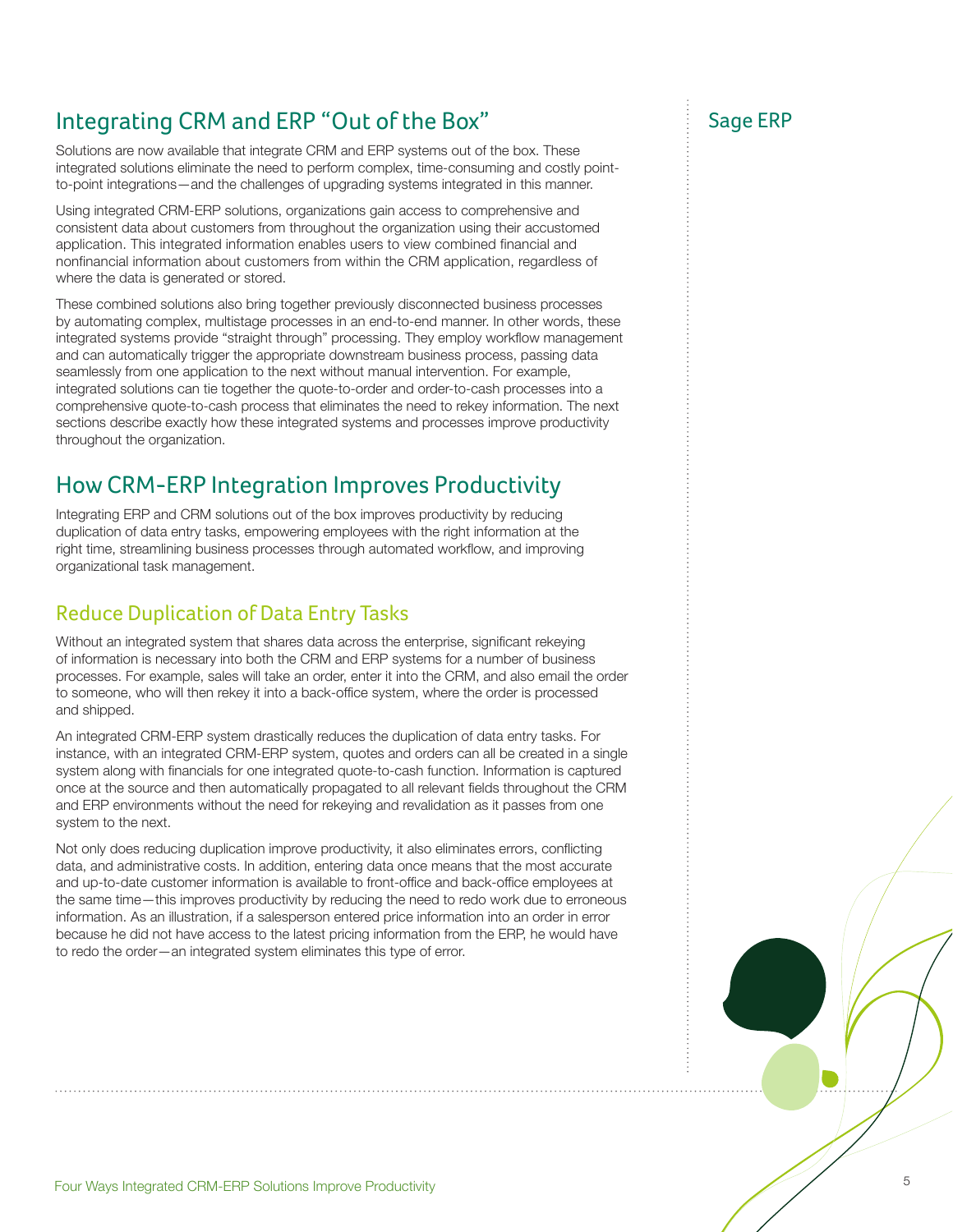### Empower Employees With the Right Information Figure 2014 Sage ERP at the Right Time

In the past, without a single point of customer information, employees were unable to answer all questions about a customer from one system. Take the case of a customer asking a sales rep about the status of an order; that sales rep would have to go to a different system or email someone to get the answer.

An integrated solution delivers a complete view of customers to all employees, allowing them to answer questions promptly and accurately. Account managers using a CRM have complete access to a customer's purchase history, the status of an order, and much more. Sales reps can book orders correctly the first time, every time because they have access to the account, customer-specific pricing, and stock information they need to do their jobs effectively. Marketers have complete customer information to create highly targeted marketing campaigns and driving cross-selling or up-selling opportunities. Managers and executives also have the ability to easily report on information about prospects for use in forecasting or to perform sales and other business reporting.

In addition, because users can access back-office information from the front-office application, they don't need to learn a second application so less time is spent training employees.

### Streamline Business Processes Through Automated Workflow

Workflow management capabilities of today's ERP and CRM applications allow organizations to automate business steps and processes that were previously manual, significantly improving employee productivity. Powerful workflow tools in the CRM enable organizations to automate and embed best practices for sales, service, and marketing, while workflow tools in the ERP do the same for back-office functions. Organizations can design and modify their business processes, define business rules, and automate their execution. Exception monitoring with triggers and alarms allows employees to focus on the most urgent events, rather than performing all tasks manually.

The automation in CRM and ERP systems individually, however, does not fully address end-toend business processes, such as the quote-to-cash business cycle. If a member of the sales team, for example, generates a quote based on out-of-date pricing information or stock availability and subsequently converts this quote into a customer order, this error will likely only be identified later at the order approval or shipping stage. The order will need to be passed back to the salesperson for correction and then reprocessed by the finance department. These unnecessary steps delay order completion for the customer, increase administrative cost for the company, and duplicate workload unnecessarily for sales and finance staff.

By developing automated workflows that span both CRM and ERP applications, organizations can expand on the individual capabilities of their ERP and CRM systems to enable straightthrough processing. A user can then initiate a transaction, automatically triggering all related business processes as appropriate and passing the transaction seamlessly from one application to the next without the need for extensive manual intervention.

Allowing your staff to use proven, repeatable processes improves productivity by eliminating time-intensive manual activities. Straight-through processing further improves productivity by reducing or removing the need to rekey information from one system to the next, as orders generated within the CRM system are passed automatically through to the ERP system for processing and fulfillment.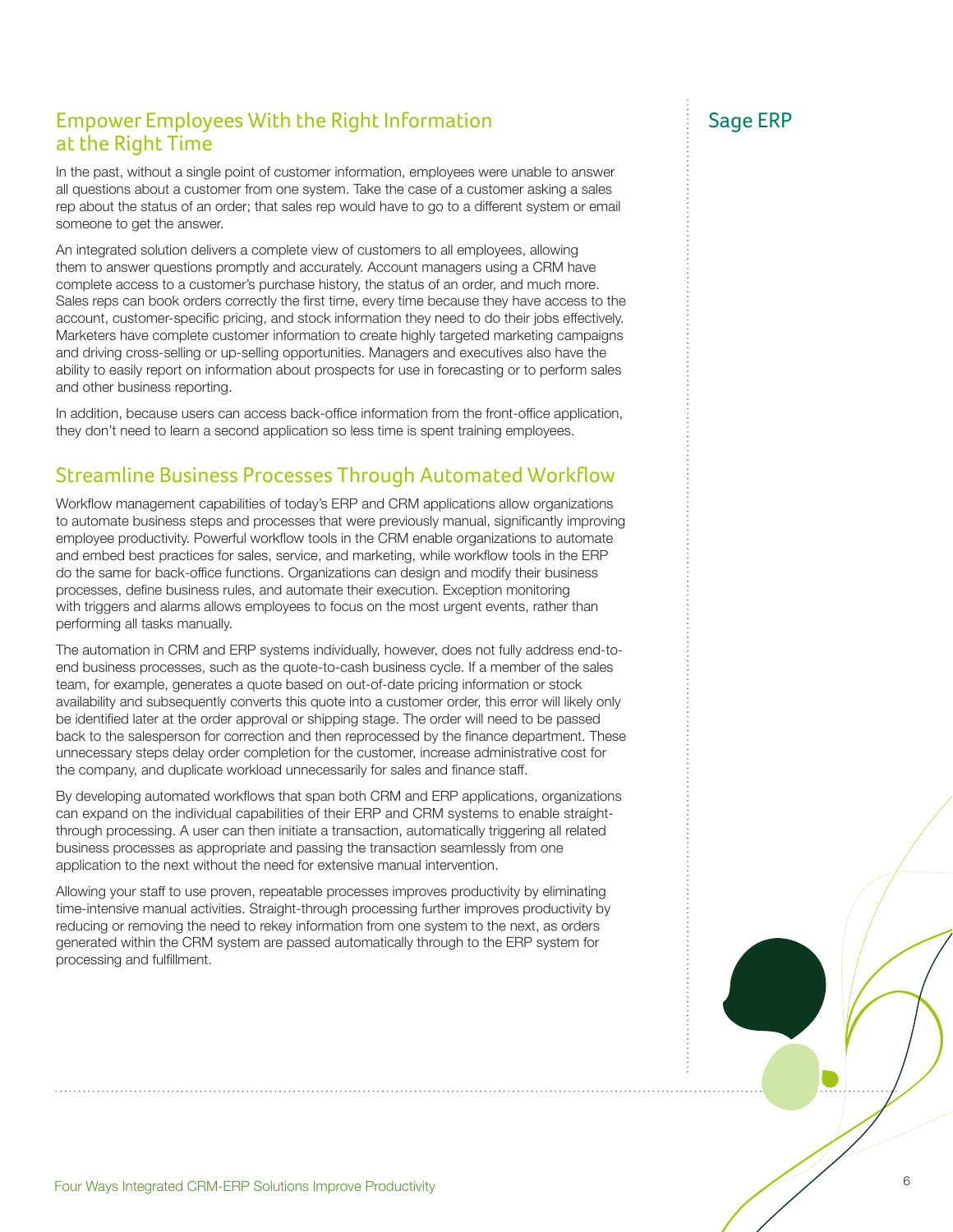### Improve Organizational Task Management New York Sage ERP

An organization's calendar capabilities are typically provided by the CRM system. By integrating those functions across the organization and with the ERP system, the entire organization can share calendar information to quickly and easily schedule group meetings or to give the company an overview of individuals' tasks. This integrated task management functionality allows organizations and individuals to automate follow-up tasks, review where they are in completing tasks, and prioritize tasks in order to improve accountability and perform tasks more productively. If one group delegates a task to another, this group calendar makes it easy to make sure that person completes the task as promised.

Take the collections management process as an example. Using calendar and task management capabilities, an employee in the collections department places a note on a customer record or has a communication with a customer about a past-due invoice. That person then creates a task for the appropriate account manager to make a call and start the collections process. As part of this task, a workflow could then kick off an additional task once the account manager has followed up that sends the accounting team a message with an update.

### Summary

As organizations look to improve the efficiency of their operations, they are turning to technology for a solution. One critical technology solution is to integrate CRM and ERP solutions to facilitate the sharing of accurate and timely customer data throughout the organization and to automate end-to-end business processes. When this integration occurs "out of the box," organizations eliminate the need for complex, costly integrations and simplify future upgrades. Using CRM-ERP solutions that are integrated "out of the box" dramatically improves productivity by reducing duplication of data entry tasks, empowering employees with the right information at the right time, streamlining business processes through automated workflow, and improving organizational task management.